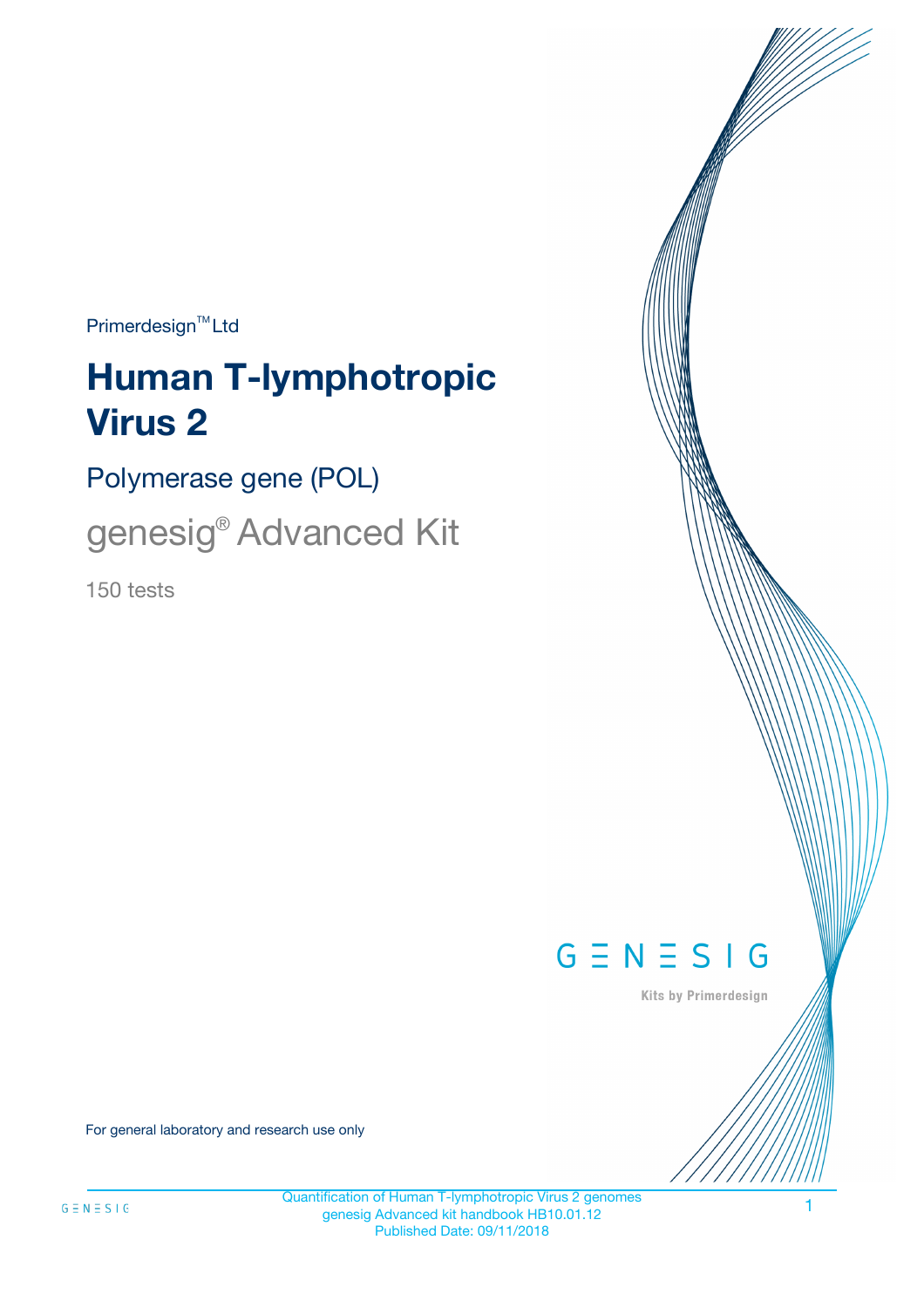### Introduction to Human T-lymphotropic Virus 2

Human T-lymphotropic Virus 2 is a single-stranded RNA virus of the Deltaretrovirus genus that may be involved in neurologic disorders and chronic pulmonary infections although no pathology has been specifically demonstrated. The linear genome of this species is around 9K bases in length and encodes accessory and regulatory genes in addition to all essential retrovirus genes. Two identical copies of this genome are found in the spherical virion which is surrounded with an envelope containing viral glycoproteins.

Infected cells subsequently contact uninfected cells via adhesion molecules, forming a cellcell junction that results in accumulation of viral RNA and consequently release into the uninfected cell. Viral gene expression then begins and expression of host genes involved in cell proliferation is upregulated resulting in host cell infection, proliferation and spread of the virus throughout T-cells, specifically CD8 lymphocytes. This infection can be spread through contact with infected cells such as those contained within blood products, or via perinatal transmission of blood and breast milk.

There are four subtypes of this virus and each can be geographically characterised with Subtypes A and B seen in Europe and Asia, Subtype C in the Amazon and Subtype D in Africa.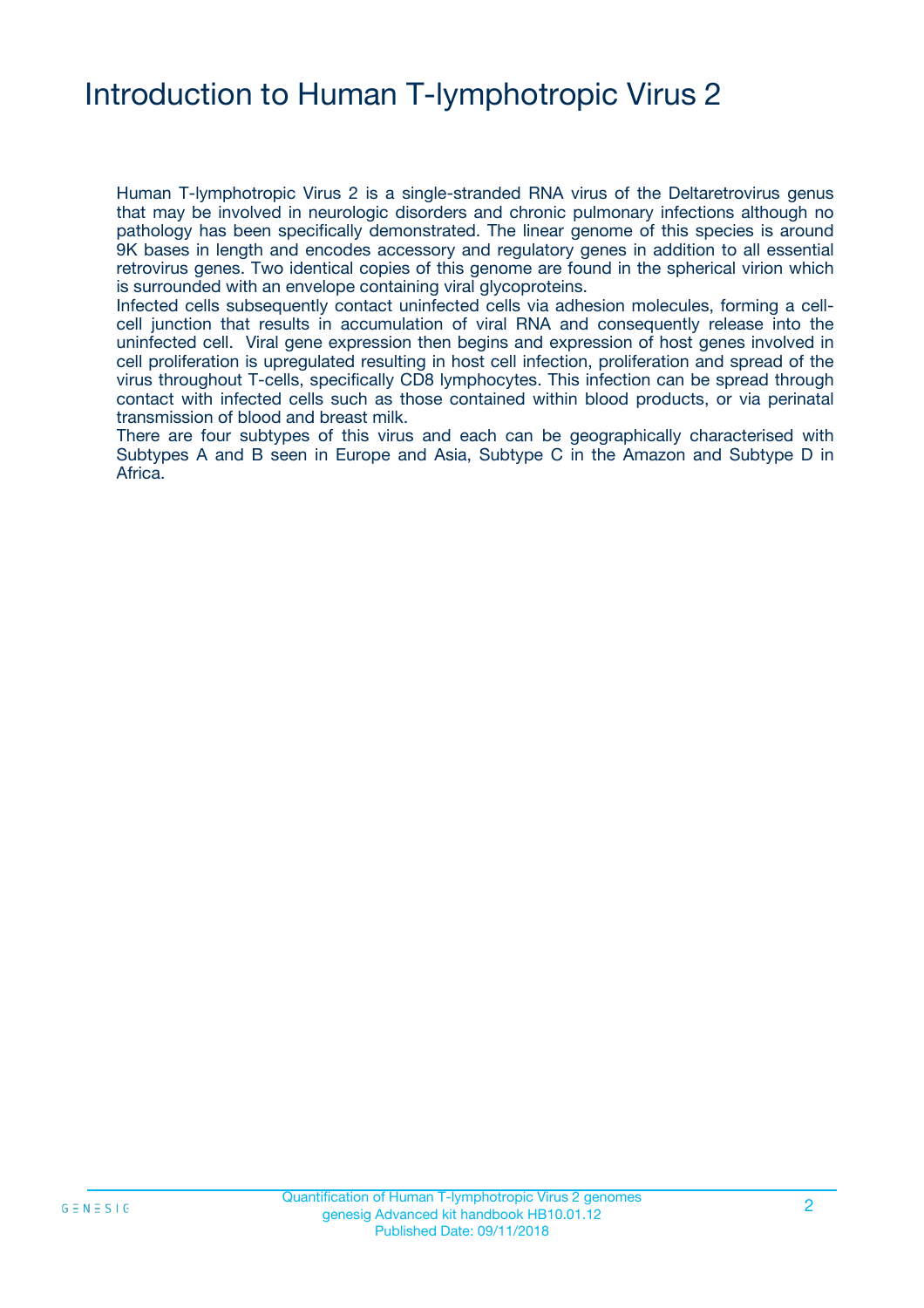# **Specificity**

The Primerdesign genesig Kit for Human T-lymphotropic Virus 2 (HTLV-2) genomes is designed for the in vitro quantification of HTLV-2 genomes. The kit is designed to have a broad detection profile. Specifically, the primers represent 100% homology with over 95% of the NCBI database reference sequences available at the time of design.

The dynamics of genetic variation means that new sequence information may become available after the initial design. Primerdesign periodically reviews the detection profiles of our kits and when required releases new versions.

If you require further information, or have a specific question about the detection profile of this kit then please send an e.mail to enquiry@primerdesign.co.uk and our bioinformatics team will answer your question.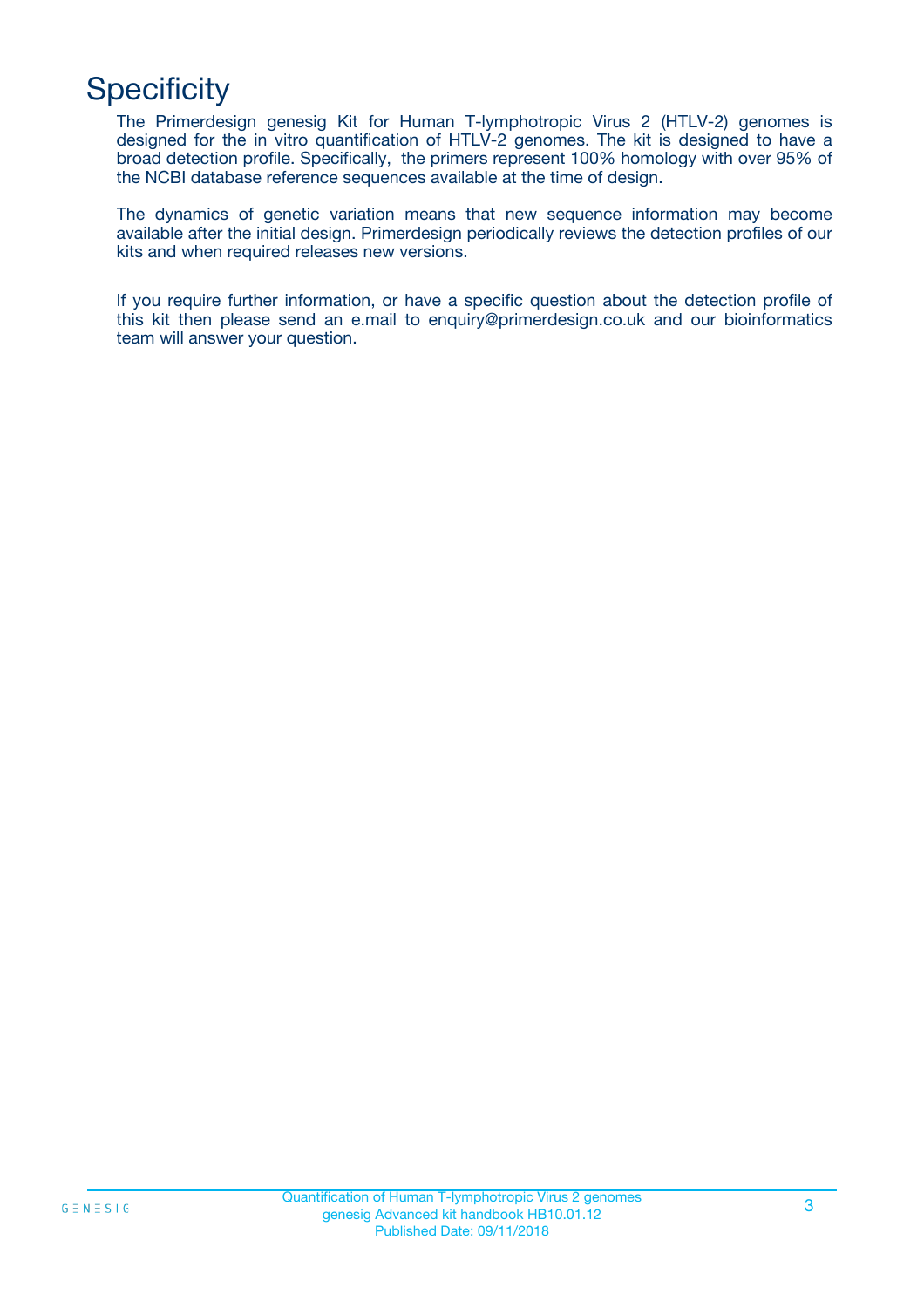### **Kit contents**

- **HTLV-2 specific primer/probe mix (150 reactions BROWN) FAM labelled**
- **HTLV-2 positive control template (for Standard curve RED)**
- **Internal extraction control primer/probe mix (150 reactions BROWN) VIC labelled as standard**
- **Internal extraction control RNA (150 reactions BLUE)**
- **Endogenous control primer/probe mix (150 reactions BROWN) FAM labelled**
- **RNase/DNase free water (WHITE) for resuspension of primer/probe mixes**
- **Template preparation buffer (YELLOW) for resuspension of internal control template, positive control template and standard curve preparation**

### **Reagents and equipment to be supplied by the user**

#### **Real-time PCR Instrument**

#### **Extraction kit**

This kit is recommended for use with genesig Easy DNA/RNA Extraction kit. However, it is designed to work well with all processes that yield high quality RNA and DNA with minimal PCR inhibitors.

#### **oasigTM lyophilised OneStep or Precision**®**PLUS OneStep 2X RT-qPCR Master Mix** Contains complete OneStep RT-qPCR master mix

**Pipettors and Tips**

**Vortex and centrifuge**

**Thin walled 1.5 ml PCR reaction tubes**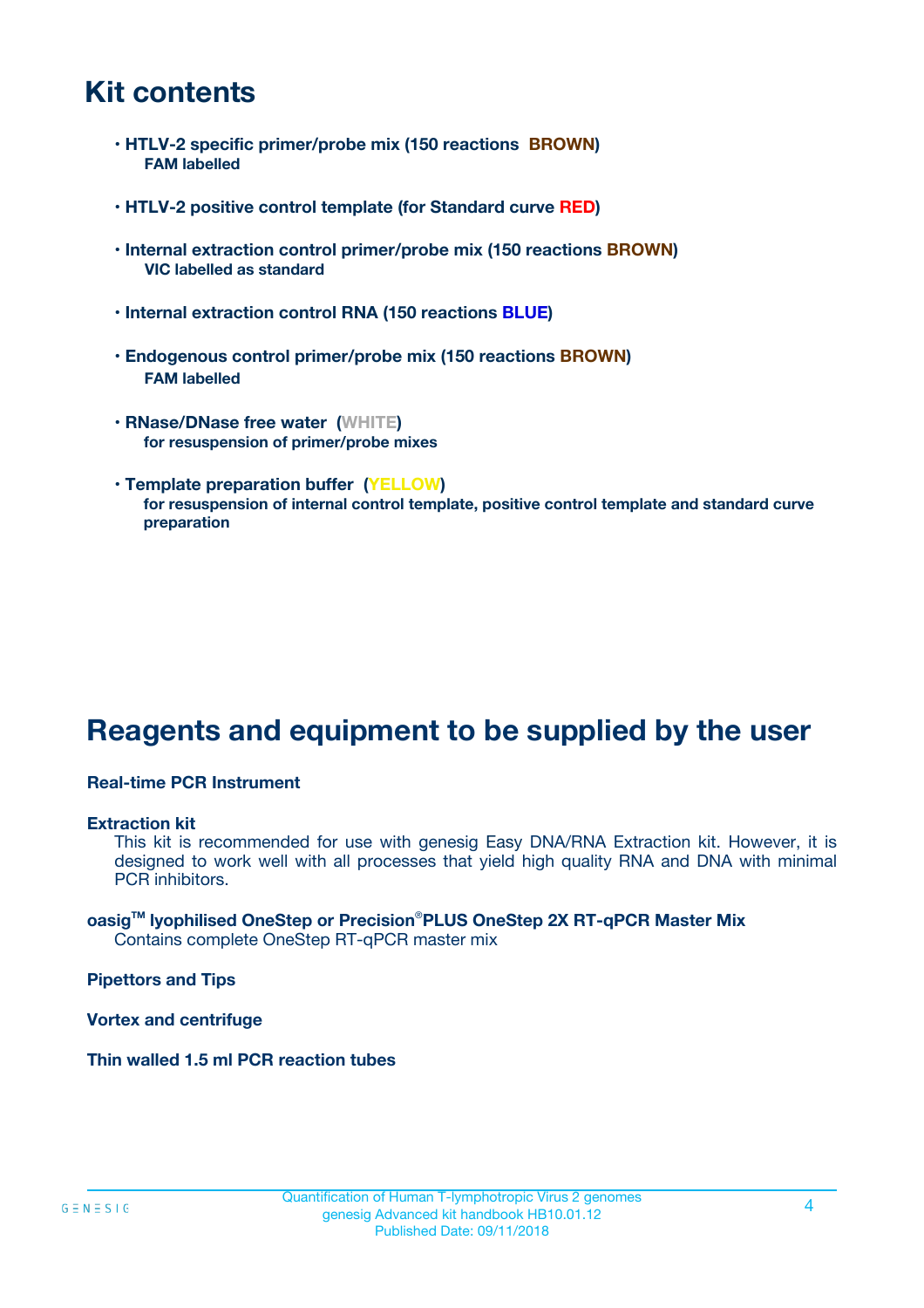### Kit storage and stability

This kit is stable at room temperature but should be stored at -20ºC on arrival. Once the lyophilised components have been resuspended they should not be exposed to temperatures above -20°C for longer than 30 minutes at a time and unnecessary repeated freeze/thawing should be avoided. The kit is stable for six months from the date of resuspension under these circumstances.

If a standard curve dilution series is prepared this can be stored frozen for an extended period. If you see any degradation in this serial dilution a fresh standard curve can be prepared from the positive control.

Primerdesign does not recommend using the kit after the expiry date stated on the pack.

### Suitable sample material

All kinds of sample material suited for PCR amplification can be used. Please ensure the samples are suitable in terms of purity, concentration, and RNA/DNA integrity (An internal PCR control is supplied to test for non specific PCR inhibitors). Always run at least one negative control with the samples. To prepare a negative-control, replace the template RNA sample with RNase/DNase free water.

### Dynamic range of test

Under optimal PCR conditions genesig HTLV-2 detection kits have very high priming efficiencies of >95% and can detect less than 100 copies of target template.

### Notices and disclaimers

This product is developed, designed and sold for research purposes only. It is not intended for human diagnostic or drug purposes or to be administered to humans unless clearly expressed for that purpose by the Food and Drug Administration in the USA or the appropriate regulatory authorities in the country of use. During the warranty period Primerdesign genesig detection kits allow precise and reproducible data recovery combined with excellent sensitivity. For data obtained by violation to the general GLP guidelines and the manufacturer's recommendations the right to claim under guarantee is expired. PCR is a proprietary technology covered by several US and foreign patents. These patents are owned by Roche Molecular Systems Inc. and have been sub-licensed by PE Corporation in certain fields. Depending on your specific application you may need a license from Roche or PE to practice PCR. Additional information on purchasing licenses to practice the PCR process may be obtained by contacting the Director of Licensing at Roche Molecular Systems, 1145 Atlantic Avenue, Alameda, CA 94501 or Applied Biosystems business group of the Applera Corporation, 850 Lincoln Centre Drive, Foster City, CA 94404. In addition, the 5' nuclease assay and other homogeneous amplification methods used in connection with the PCR process may be covered by U.S. Patents 5,210,015 and 5,487,972, owned by Roche Molecular Systems, Inc, and by U.S. Patent 5,538,848, owned by The Perkin-Elmer Corporation.

### Trademarks

Primerdesign™ is a trademark of Primerdesign Ltd.

genesig® is a registered trademark of Primerdesign Ltd.

The PCR process is covered by US Patents 4,683,195, and 4,683,202 and foreign equivalents owned by Hoffmann-La Roche AG. BI, ABI PRISM® GeneAmp® and MicroAmp® are registered trademarks of the Applera Genomics (Applied Biosystems Corporation). BIOMEK® is a registered trademark of Beckman Instruments, Inc.; iCycler™ is a registered trademark of Bio-Rad Laboratories, Rotor-Gene is a trademark of Corbett Research. LightCycler™ is a registered trademark of the Idaho Technology Inc. GeneAmp®, TaqMan® and AmpliTaqGold® are registered trademarks of Roche Molecular Systems, Inc., The purchase of the Primerdesign ™ reagents cannot be construed as an authorization or implicit license to practice PCR under any patents held by Hoffmann-LaRoche Inc.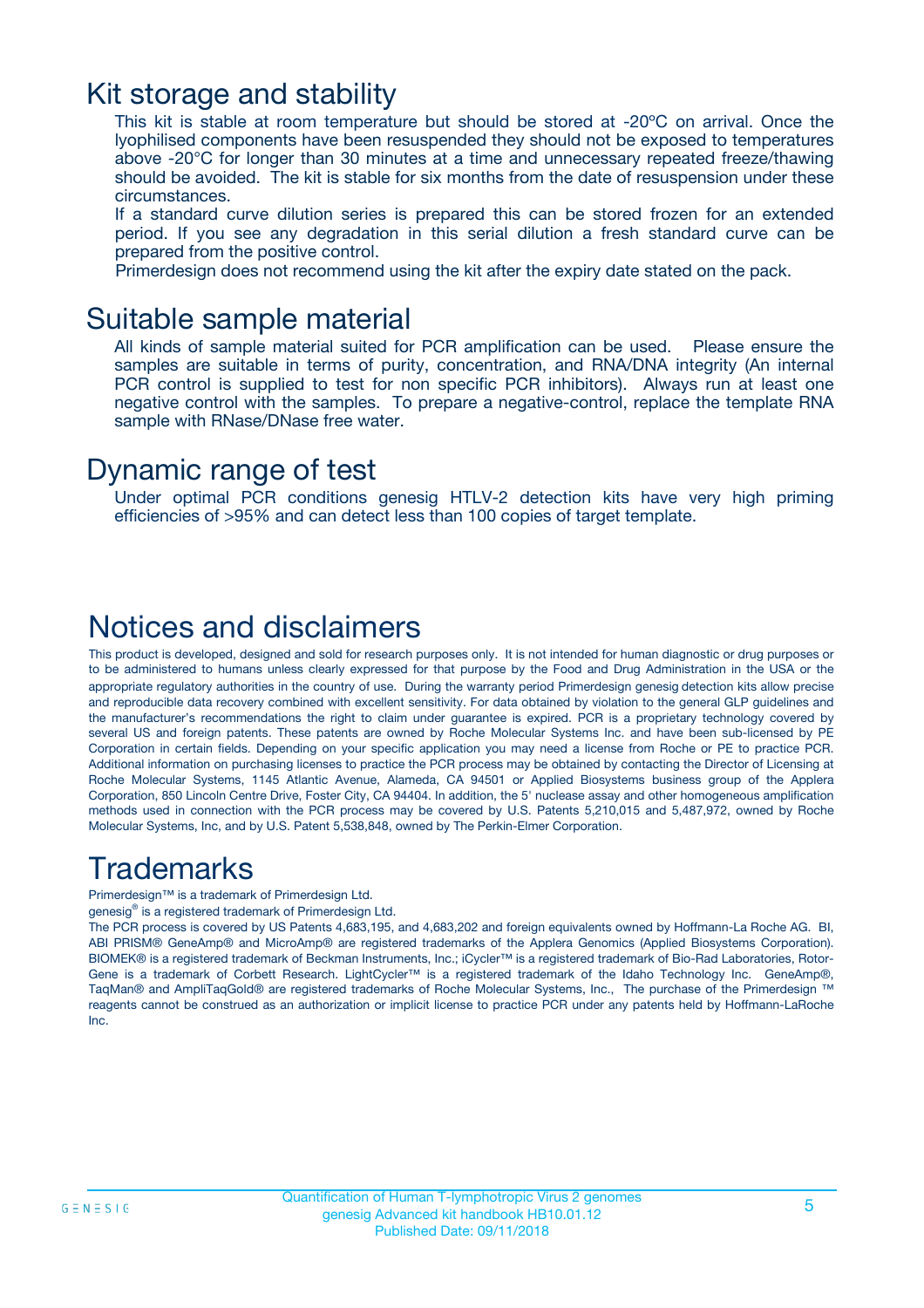### **Principles of the test**

#### **Real-time PCR**

A HTLV-2 specific primer and probe mix is provided and this can be detected through the FAM channel.

The primer and probe mix provided exploits the so-called TaqMan® principle. During PCR amplification, forward and reverse primers hybridize to the HTLV-2 cDNA. A fluorogenic probe is included in the same reaction mixture which consists of a DNA probe labeled with a 5`-dye and a 3`-quencher. During PCR amplification, the probe is cleaved and the reporter dye and quencher are separated. The resulting increase in fluorescence can be detected on a range of qPCR platforms.

#### **Positive control**

For copy number determination and as a positive control for the PCR set up, the kit contains a positive control template.

This can be used to generate a standard curve of HTLV-2 copy number / Cq value. Alternatively the positive control can be used at a single dilution where full quantitative analysis of the samples is not required. Each time the kit is used, at least one positive control reaction must be included in the run. A positive result indicates that the primers and probes for detecting the target HTLV-2 gene worked properly in that particular experimental scenario. If a negative result is obtained the test results are invalid and must be repeated. Care should be taken to ensure that the positive control does not contaminate any other kit component which would lead to false-positive results. This can be achieved by handling this component in a Post PCR environment. Care should also be taken to avoid cross-contamination of other samples when adding the positive control to the run. This can be avoided by sealing all other samples and negative controls before pipetting the positive control into the positive control well.

#### **Negative control**

To validate any positive findings a negative control reaction should be included every time the kit is used. For this reaction the RNase/DNase free water should be used instead of template. A negative result indicates that the reagents have not become contaminated while setting up the run.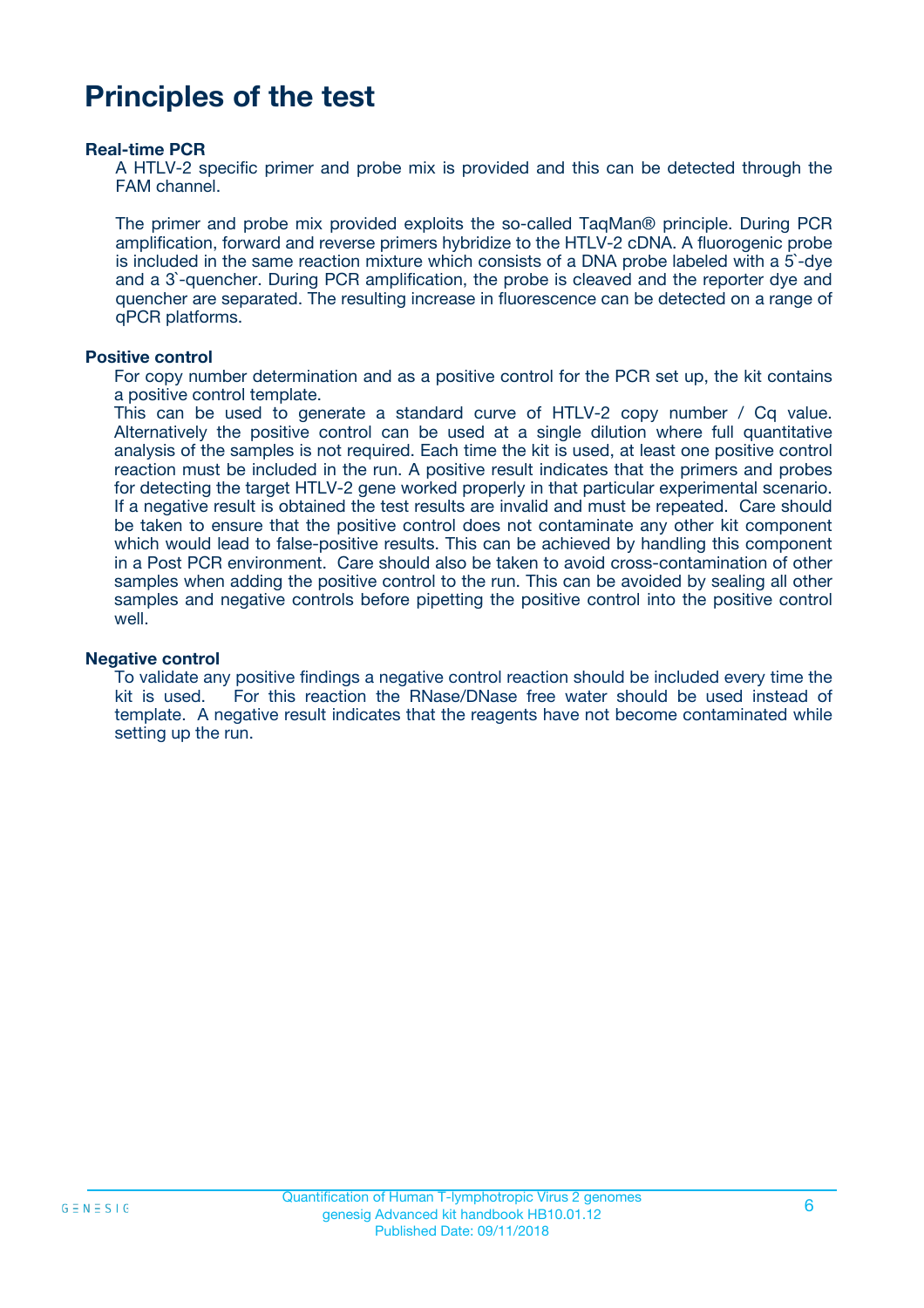#### **Internal RNA extraction control**

When performing RNA extraction, it is often advantageous to have an exogenous source of RNA template that is spiked into the lysis buffer. This control RNA is then co-purified with the sample RNA and can be detected as a positive control for the extraction process. Successful co-purification and qPCR for the control RNA also indicates that PCR inhibitors are not present at a high concentration.

A separate qPCR primer/probe mix are supplied with this kit to detect the exogenous RNA using qPCR. The PCR primers are present at PCR limiting concentrations which allows multiplexing with the target sequence primers. Amplification of the control cDNA does not interfere with detection of the HTLV-2 target cDNA even when present at low copy number. The Internal control is detected through the VIC channel and gives a Cq value of 28+/-3 depending on the level of sample dilution.

#### **Endogenous control**

To confirm extraction of a valid biological template, a primer and probe mix is included to detect an endogenous gene. Detection of the endogenous control is through the FAM channel and it is NOT therefore possible to perform a multiplex with the HTLV-2 primers. A poor endogenous control signal may indicate that the sample did not contain sufficient biological material.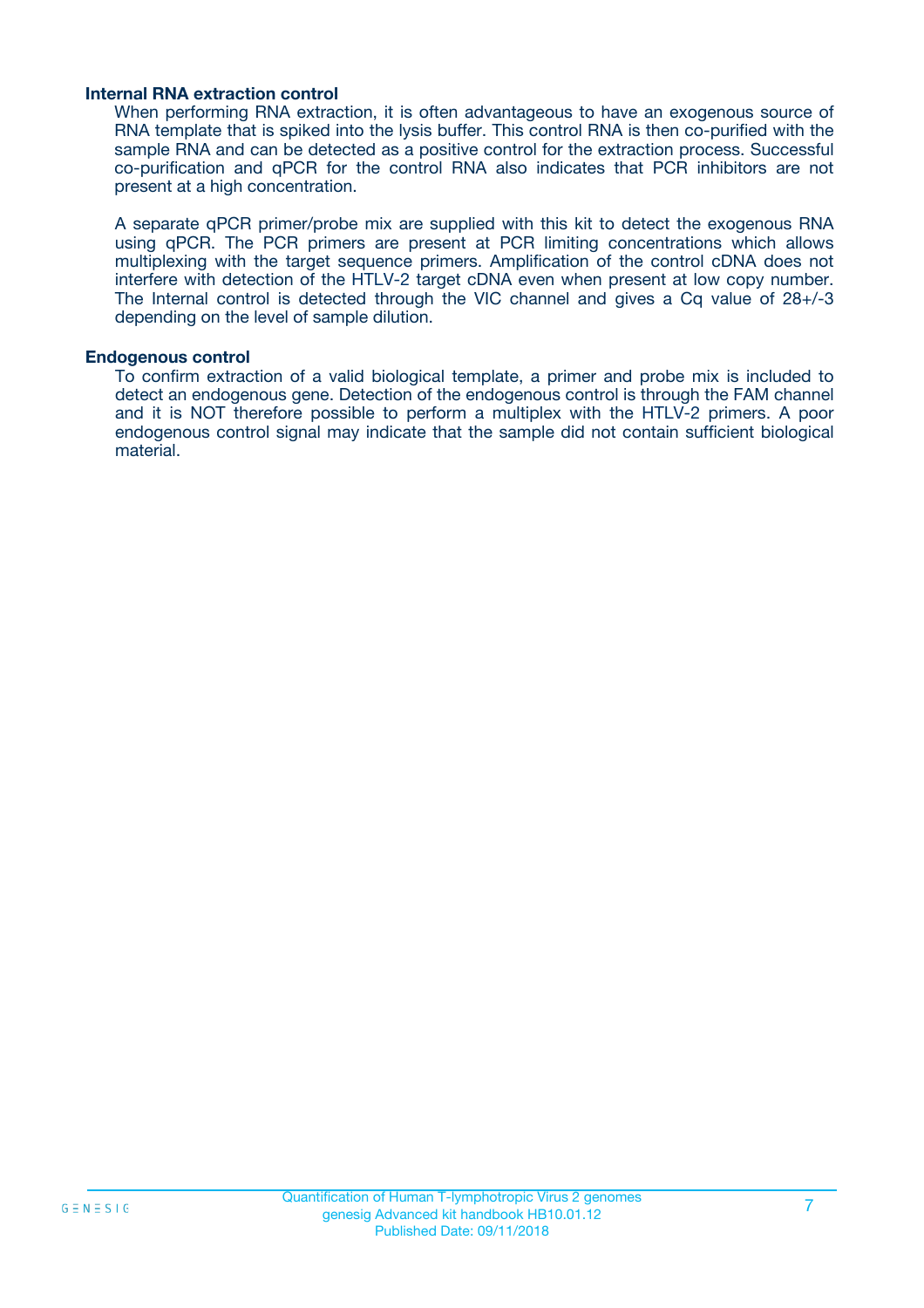### Resuspension protocol

To minimize the risk of contamination with foreign DNA, we recommend that all pipetting be performed in a PCR clean environment. Ideally this would be a designated PCR lab or PCR cabinet. Filter tips are recommended for all pipetting steps.

- **1. Pulse-spin each tube in a centrifuge before opening.** This will ensure lyophilised primer and probe mix is in the base of the tube and is not spilt upon opening the tube.
- **2. Resuspend the primer/probe mixes in the RNase/DNase free water supplied, according to the table below:**

To ensure complete resuspension, vortex each tube thoroughly.

| Component - resuspend in water                       |          |  |
|------------------------------------------------------|----------|--|
| <b>Pre-PCR pack</b>                                  |          |  |
| HTLV-2 primer/probe mix (BROWN)                      | $165$ µl |  |
| Internal extraction control primer/probe mix (BROWN) | $165$ µl |  |
| Endogenous control primer/probe mix (BROWN)          | 165 µl   |  |

**3. Resuspend the internal control template and positive control template in the template preparation buffer supplied, according to the table below:** To ensure complete resuspension, vortex each tube thoroughly.

| Component - resuspend in template preparation buffer |             |  |  |
|------------------------------------------------------|-------------|--|--|
| <b>Pre-PCR heat-sealed foil</b>                      |             |  |  |
| Internal extraction control RNA (BLUE)               |             |  |  |
| <b>Post-PCR heat-sealed foil</b>                     |             |  |  |
| HTLV-2 Positive Control Template (RED) *             | $500$ $\mu$ |  |  |

\* This component contains high copy number template and is a VERY significant contamination risk. It must be opened and handled in a separate laboratory environment, away from the other components.

### RNA extraction

The internal extraction control RNA can be added either to the RNA lysis/extraction buffer or to the RNA sample once it has been resuspended in lysis buffer.

#### **DO NOT add the internal extraction control RNA directly to the unprocessed biological sample as this will lead to degradation and a loss in signal.**

- **1. Add 4µ**l **of the Internal extraction control RNA (BLUE) to each sample in RNA lysis/extraction buffer per sample.**
- **2. Complete RNA extraction according to the manufacturer's protocols.**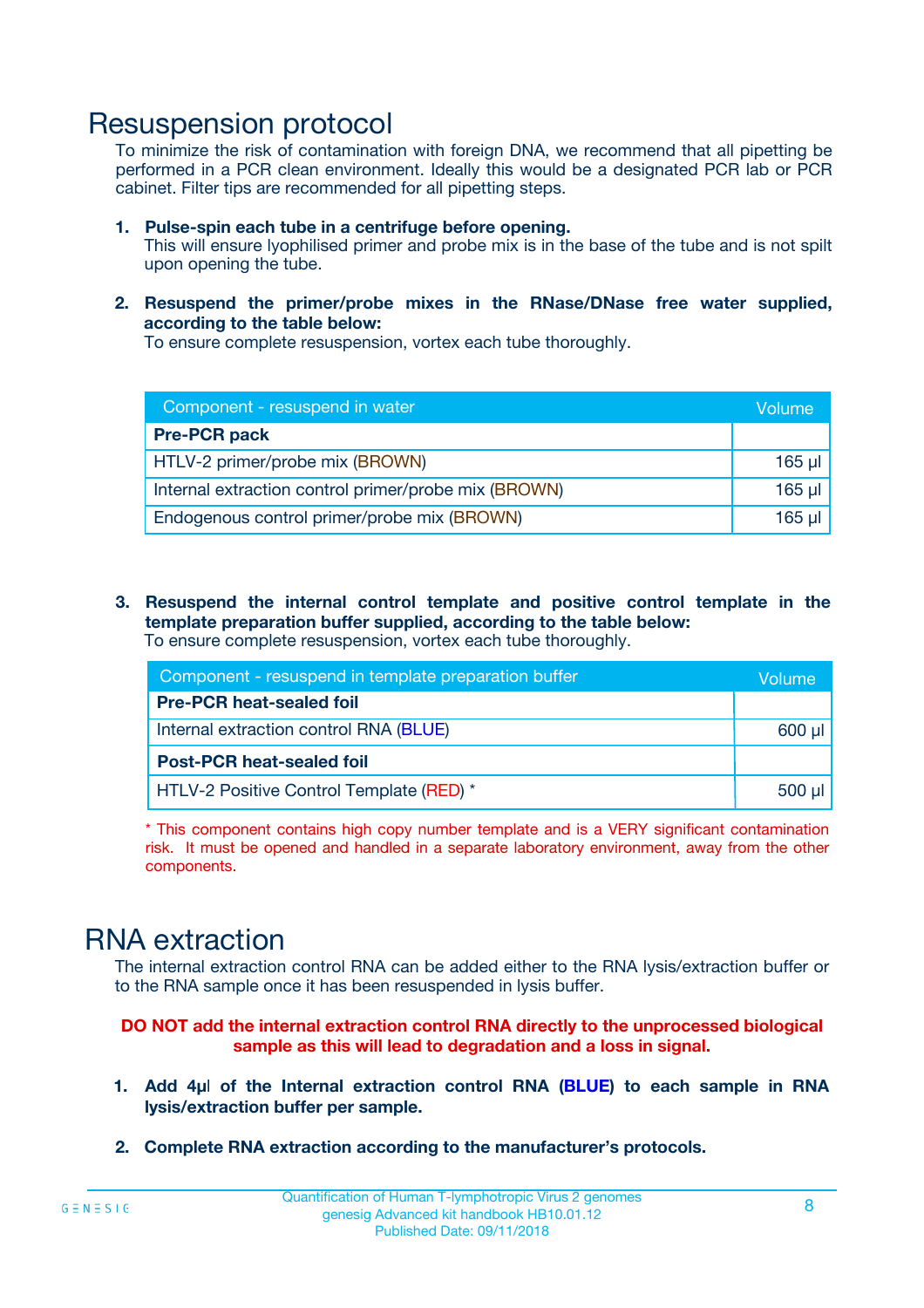# OneStep RT-qPCR detection protocol

#### **For optimum performance and sensitivity.**

All pipetting steps and experimental plate set up should be performed on ice. After the plate is poured proceed immediately to the OneStep amplification protocol. Prolonged incubation of reaction mixes at room temperature can lead to PCR artifacts that reduce the sensitivity of detection.

#### **1. For each RNA sample prepare a reaction mix according to the table below: Include sufficient reactions for positive and negative controls.**

| Component                                                    | Volume   |
|--------------------------------------------------------------|----------|
| oasig OneStep or PrecisionPLUS OneStep 2X RT-qPCR Master Mix | $10 \mu$ |
| HTLV-2 primer/probe mix (BROWN)                              | 1 µl     |
| Internal extraction control primer/probe mix (BROWN)         | 1 µI     |
| <b>RNase/DNase free water (WHITE)</b>                        | $3 \mu$  |
| <b>Final Volume</b>                                          | 15 ul    |

**2. For each RNA sample prepare an endogenous control reaction according to the table below (optional):**

This control reaction will provide crucial information regarding the quality of the biological sample.

| Component                                                    | Volume          |
|--------------------------------------------------------------|-----------------|
| oasig OneStep or PrecisionPLUS OneStep 2X RT-qPCR Master Mix | 10 µl           |
| Endogenous control primer/probe mix (BROWN)                  | 1 µl            |
| <b>RNase/DNase free water (WHITE)</b>                        | $4 \mu$         |
| <b>Final Volume</b>                                          | $15$ µl $\vert$ |

- **3. Pipette 15µl of these mixes into each well according to your qPCR experimental plate set up.**
- **4. Pipette 5µl of RNA template into each well, according to your experimental plate set up.**

For negative control wells use 5µl of RNase/DNase free water. The final volume in each well is 20µl.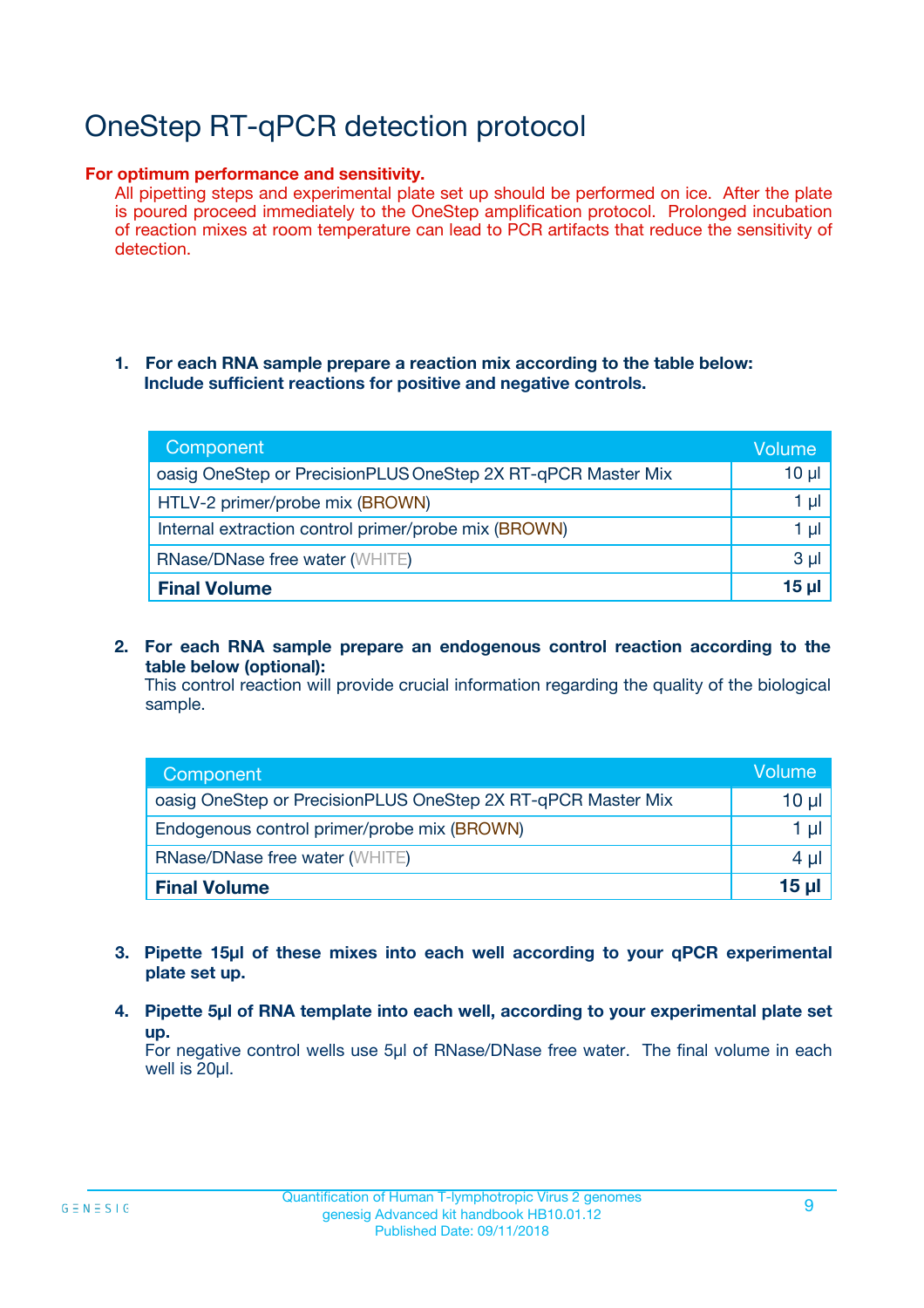**5. If a standard curve is included for quantitative analysis prepare a reaction mix according to the table below:**

| Component                                                    | Volume       |
|--------------------------------------------------------------|--------------|
| oasig OneStep or PrecisionPLUS OneStep 2X RT-qPCR Master Mix | 10 µl        |
| HTLV-2 primer/probe mix (BROWN)                              |              |
| <b>RNase/DNase free water (WHITE)</b>                        | $4 \mu$      |
| <b>Final Volume</b>                                          | <u>15 µl</u> |

- **6. Preparation of standard curve dilution series.**
	- **1) Pipette 90µl of template preparation buffer into 5 tubes and label 2-6**
	- **2) Pipette 10µl of Positive Control Template (RED) into tube 2**
	- **3) Vortex thoroughly**
	- **4) Change pipette tip and pipette 10 µl from tube 2 into tube 3**
	- **5) Vortex thoroughly**

**Repeat steps 4 and 5 to complete the dilution series**

| <b>Standard Curve</b>         | <b>Copy Number</b>     |
|-------------------------------|------------------------|
| Tube 1 Positive control (RED) | $2 \times 10^5$ per µl |
| Tube 2                        | $2 \times 10^4$ per µl |
| Tube 3                        | $2 \times 10^3$ per µl |
| Tube 4                        | $2 \times 10^2$ per µl |
| Tube 5                        | 20 per µl              |
| Tube 6                        | $2$ per $\mu$          |

**7. Pipette 5µl of standard template into each well for the standard curve according to your plate set-up**

The final volume in each well is 20µl.

### OneStep RT-qPCR Amplification Protocol

Amplification conditions using oasig OneStep or PrecisionPLUS OneStep 2X RT-qPCR Master Mix.

|             | <b>Step</b>                  | <b>Time</b>      | <b>Temp</b> |
|-------------|------------------------------|------------------|-------------|
|             | <b>Reverse Transcription</b> | $10 \text{ min}$ | 55 °C       |
|             | Enzyme activation            | 2 min            | 95 °C       |
| Cycling x50 | Denaturation                 | 10 <sub>s</sub>  | 95 °C       |
|             | <b>DATA COLLECTION *</b>     | 60 s             | 60 °C       |

\* Fluorogenic data should be collected during this step through the FAM and VIC channels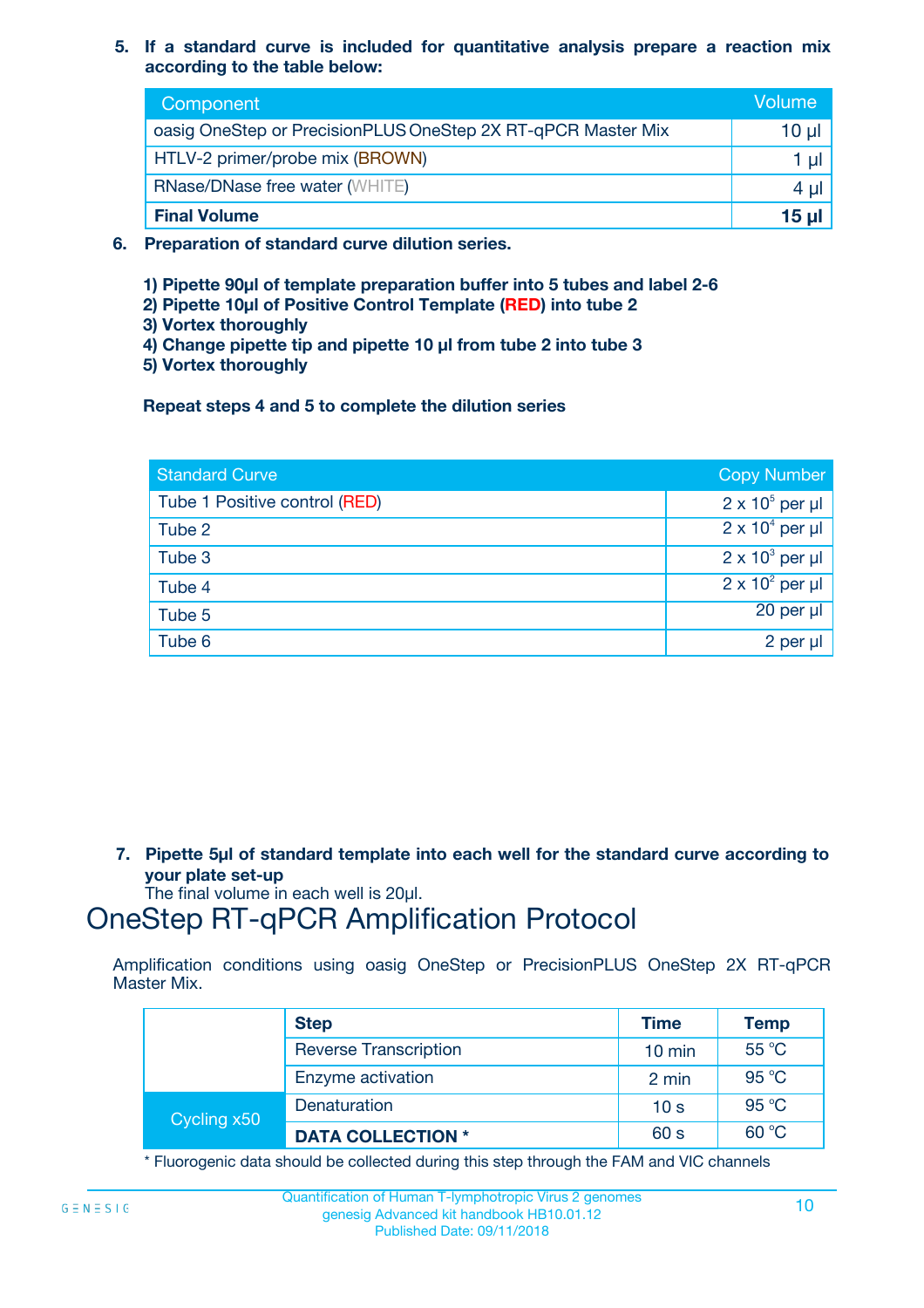### Interpretation of results

| <b>Target</b><br>(FAM) | Internal<br>control<br>(NIC) | <b>Positive</b><br>control | <b>Negative</b><br>control | Interpretation                                                                                                  |
|------------------------|------------------------------|----------------------------|----------------------------|-----------------------------------------------------------------------------------------------------------------|
| $\leq 30$              | $+ 1 -$                      | ÷                          |                            | <b>POSITIVE QUANTITATIVE RESULT</b><br>calculate copy number                                                    |
| > 30                   | ÷                            | ÷                          |                            | <b>POSITIVE QUANTITATIVE RESULT</b><br>calculate copy number                                                    |
| > 30                   |                              | ÷                          |                            | <b>POSITIVE QUALITATIVE RESULT</b><br>do not report copy number as this<br>may be due to poor sample extraction |
|                        | ÷                            | ÷                          |                            | <b>NEGATIVE RESULT</b>                                                                                          |
| $+ 1 -$                | $+ 1 -$                      | ÷                          | $\leq$ 35                  | <b>EXPERIMENT FAILED</b><br>due to test contamination                                                           |
|                        | $+ 1 -$                      |                            | > 35                       | $\star$                                                                                                         |
|                        |                              | ÷                          |                            | <b>SAMPLE PREPARATION FAILED</b>                                                                                |
|                        |                              |                            |                            | <b>EXPERIMENT FAILED</b>                                                                                        |

Positive control template (**RED**) is expected to amplify between Cq 16 and 23. Failure to satisfy this quality control criterion is a strong indication that the experiment has been compromised.

\*Where the test sample is positive and the negative control is positive with a  $Cq > 35$ , the sample must be reinterpreted based on the relative signal strength of the two results:



If the sample amplifies  $> 5$  Cq earlier than the negative control then the sample should be reinterpreted (via the table above) with the negative control verified as negative.



If the sample amplifies  $< 5$  Cq earlier than the negative control then the positive sample result is invalidated and the result should be determined inconclusive due to test contamination. The test for this sample should be repeated.